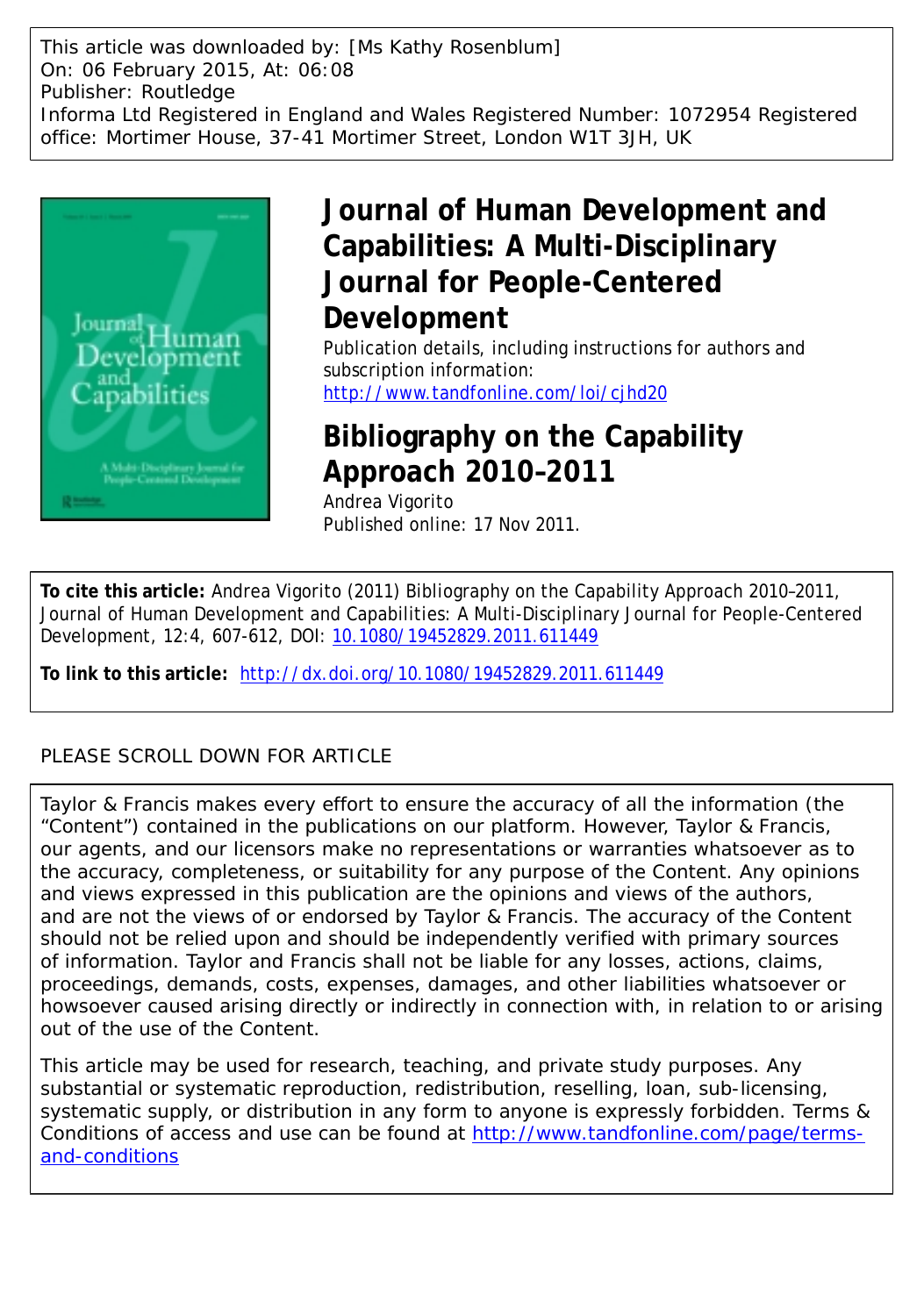# Bibliography on the Capability Approach 2010–2011

Compiled by ANDREA VIGORITO

#### Books and book chapters in English

Agarwal B. (2010) Gender and Green Governance, Oxford University Press, Oxford.

- Carneiro G. (2010) 'The social dimension of Portugal's ocean policies', in A. Chircop, S. Coffen-Smout and M. McConnell (Eds), Ocean Yearbook 24, Martinus Nijhoff Publishers, Boston, Association MA, pp. 63–113
- Davis J. B. (2011) Individuals and Identity in Economics, Cambridge University Press, Cambridge
- Deneulin, S. (2011) 'Advancing human development: Values, groups, power and conflict', in V. Fitzgerald, J. Heyer and R. Thorp (Eds), Overcoming the Persistence of Inequality and Poverty, Palgrave Macmillan, Basingstoke, pp. 127–148
- Hawa, B. and Weidtmann, N. (Eds) (2011) The Capability Approach on Social Order, LIT Verlag, Münster
- Lessmann, O. (2011) 'Decent work and the capability approach Some reflections', in C. Bagusat, W. Keenan and C. Sedmak (Eds), Decent Work and Unemployment, LIT Verlag, Vienna, pp. 69–76
- Lessmann O., Otto, H. W. and Ziegler, H. (Eds) (2011) Closing the Capabilities Gap Renegotiating Social Justice for the Young, Barbara Budrich Publishers, Opladen and Farmington Hills, Leverkusen
- Murphy C. (2010) A Moral Theory of Political Reconciliation, Cambridge University Press, New York
- Nussbaum M. (2011) Creating Capabilities: The Human Development Approach, Harvard University Press, Cambridge, MA
- Rauschmayer, F., Omann, I. and Frühmann, J. (Eds) (2011) Sustainable Development: Capabilities, Needs, and Well-Being, Routledge, London
- Sakidi, F. and Ennaji, M. (Eds) (2010) Women in the Middle East and North Africa: Agents of Change, UCLA Center for Middle East Development (CMED) Series, Routledge, London
- Terzi, L. (2010) 'the capabilities approach international encyclopedia of education', in P. Peterson, E. Baker and B. McGaw (Eds), International Encyclopedia of Education, 3rd edition, Elsevier, Oxford, pp. 194–199

#### Articles in English

- Addabbo, T., Lanzi, D. and Picchio, A. (2010) 'Gender budgets: a capability approach', Journal of Human Development and Capabilities, 11(4), pp. 479–501
- Agudo Sanchíz, A. (2010) 'Opportunities for the poor, co-responsibilities for women: female capabilities and vulnerability in human development policy and practice', Journal of Human Development and Capabilities, 11(4), pp. 533–554
- Alkire, S. and Foster, J. (2011) 'Counting and multidimensional poverty measurement', Journal of Public Economics, 95(7–8), pp. 476–487
- Alkire, S. and Foster, J. (2011) 'Understandings and misunderstandings of multidimensional poverty', Journal of Economic Inequality, 9(2), pp. 289–314

ISSN 1945-2829 print/ISSN 1945-2837 online/11/040607-6 @ 2011 Human Development and Capability Association http://dx.doi.org/10.1080/19452829.2011.611449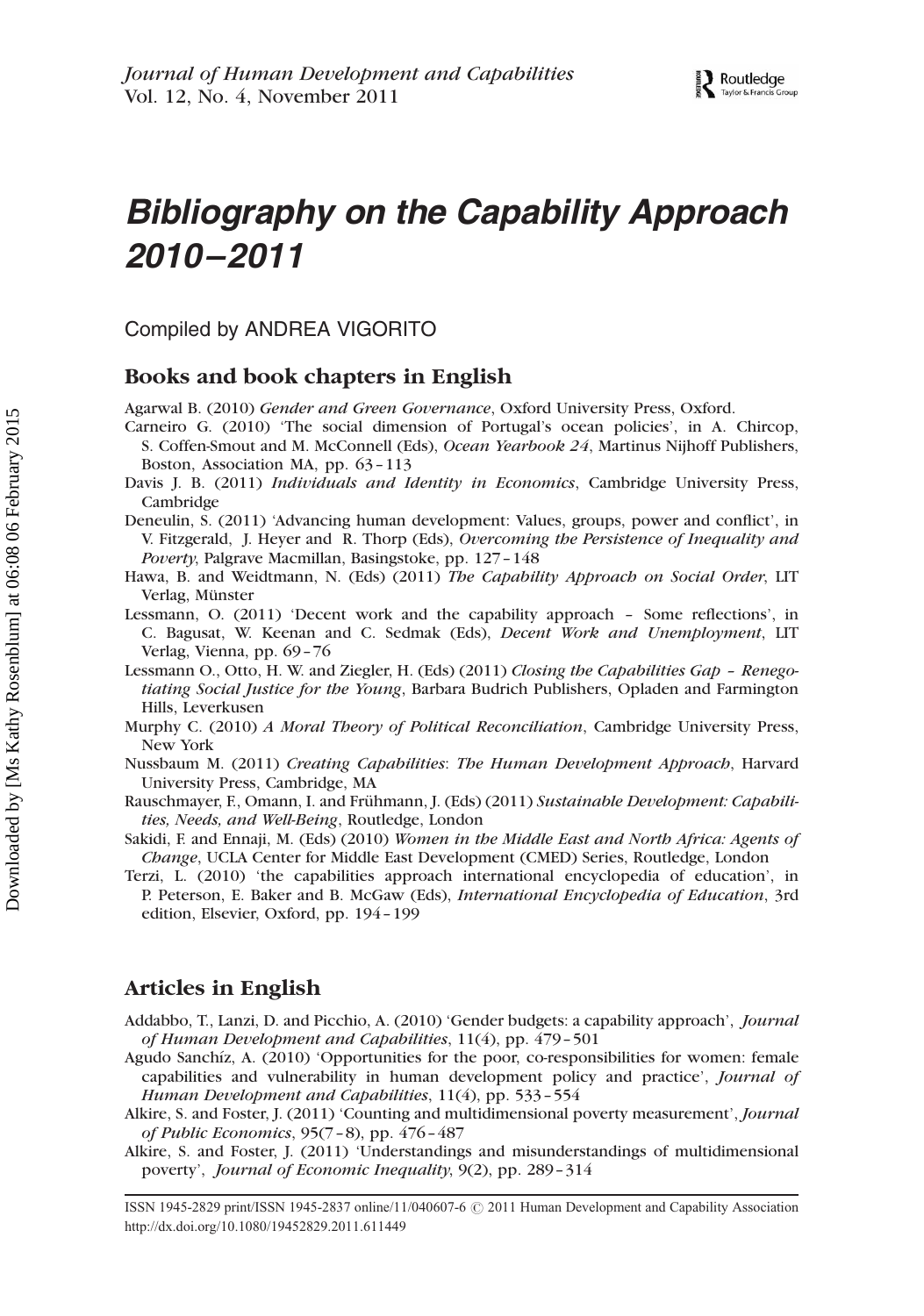- Anand, P. (2011) 'New directions in the economics of welfare: special issue celebrating Nobel Laureate Amartya Sen's 75th birthday', *Journal of Public Economics*, 95(3-4), pp. 191-192
- Anand, P. (2011) 'Right to information and local governance: an exploration', Journal of Human Development and Capabilities, 12(1), pp. 135–151
- Anand, P., Carter, I., Hunter, G., Dowding, K., Guala, F. and Van Hees, M. (2009) 'The development of capability indicators', Journal of Human Development and Capabilities, 10(1), pp. 125–152
- Anand, P., Krishnakumar, J. and Tran, N.B. (2011) 'Measuring welfare: latent variable models for happiness and capabilities in the presence of unobservable heterogeneity', Journal of Public Economics, 95(3–4), pp. 205–215
- Babic, B., Graf, G. and Germes Castro, O. (2010) 'The capability approach as a framework for the evaluation of child and youth care', European Journal of Social Work, 13(3), pp. 409–413
- Balakrishnan, R., Elson, D. and Heintz, J. (2011) Financial regulation, capabilities and human rights in the US financial crisis: the case of housing, Journal of Human Development and Capabilities, 12(1), pp. 153–168
- Barrientos, A. (2010) 'Protecting capability, eradicating extreme poverty: Chile Solidario and the future of social protection', Journal of Human Development and Capabilities, 11(4), pp. 579–597
- Bérenger, V. and Verdier-Chouchane, A.(2011) 'From the relative women disadvantage index to women's quality-of-life', Journal of Human Development and Capabilities, 12(2), pp. 203–223
- Binder, M. and Broekel, T. (2011) 'Applying a non-parametric efficiency analysis to measure conversion efficiency in Great Britain', Journal of Human Development and Capabilities, 12(2), pp. 257–281
- Birdsall, W. F. (2010) 'Human capabilities and information and communication technology: the communicative connection', Ethics and Information Technology, 13(2), pp. 93 - 106
- Boni, B., Peris, J., Hueso, A., Rodilla, J. M. and Lozano, F. (2019) 'Capabilities for a cosmopolitan citizenship in higher education. The experience of the Technical University of Valencia', Procedia – Social and Behavioral Sciences, 9, pp. 1998–2002.
- Broomels, J. (2010) 'Is this truly an idea of justice?', Journal of Human Development and Capabilities, 11(4), pp. 623–625
- Burchardt, T. and Vizard, P. (2011) '"Operationalizing" the capability approach as a basis for equality and human rights monitoring in twenty-first-century Britain', Journal of Human Development and Capabilities, 12(1), pp. 91–119
- Burger, P. and Christen, M. (2011) 'Towards a capability approach of sustainability, Journal of Cleaner Production, 19(8), pp. 787–795
- Canoy, M., Lerais, F. and Schokkaert, E. (2010) 'Applying the capability approach to policymaking: the impact assessment of the EU-proposal on organ donation', Journal of Socio-Economics, 39(3), pp. 391–399.
- Carneiro, G. (2010) 'A human and social development perspective on maritime policies', WMU Journal of Maritime Affairs, 9(2), pp. 169–190
- Carneiro, G. (2011) 'Marine management for human development: a review of two decades of scholarly evidence', Marine Policy, 35(3), pp. 351–362
- Cecchini, S. and Notti, F. (2011) 'Millennium development goals and human rights: faraway, so close?', Journal of Human Development and Capabilities, 12(1), pp. 121–133
- Chiappero-Martinetti, E. and Esposito, L. (2010) 'Multidimensional poverty measurement: restricted and unrestricted hierarchy among poverty dimensions', Journal of Applied Economics, XIII, pp.181–204
- Coeckelbergh, M. (2011) 'Human development or human enhancement? A methodological reflection on capabilities and the evaluation of information technologies', Thematic issue on ICT and the capability approach, Ethics and Information Technology, 13(2), pp. 81–92
- Coulthard, S., Johnson, D. and McGregor, J. A. (2011) 'Poverty, sustainability and human wellbeing: a social wellbeing approach to the global fisheries crisis', Global Environmental Change, 21(2), pp. 453–463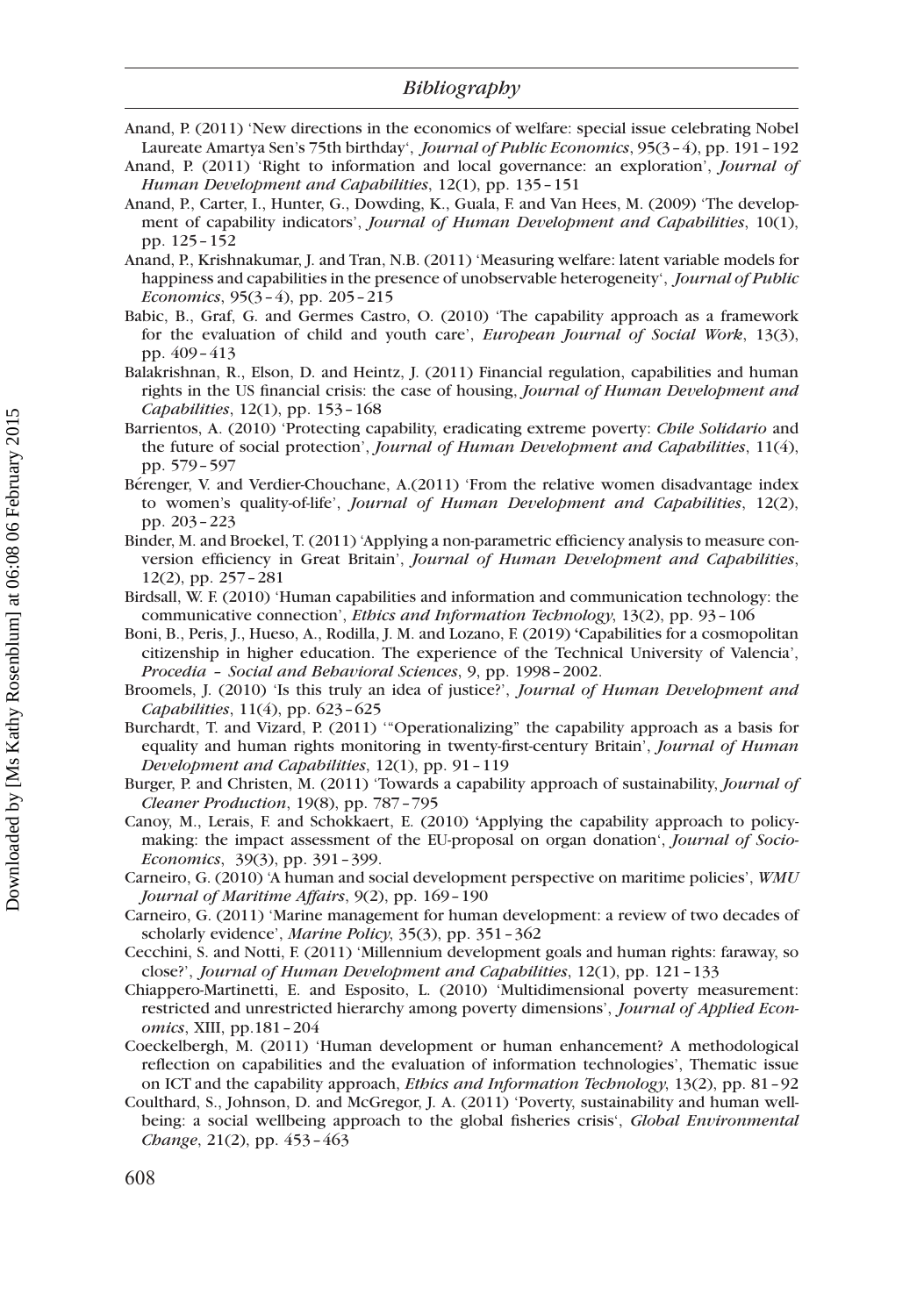- Davis, J. (2009) 'The capabilities conception of the individual', *Review of Social Economy*, 67, pp. 413–429
- De Herdt, T. and Marivoet, W. (2011) 'Capabilities in place: locating poverty and affluence in Kinshasa (Democratic Republic of the Congo)', Journal of Human Development and Capabilities, 12(2), pp. 235–225
- Deneulin, S. (2010) 'Michael Sandel's justice and Amartya Sen's idea of justice', Oxford Development Studies, 38(3), pp. 383–388
- Deneulin, S., (2011) 'Development and the limits of Amartya Sen's the idea of justice', Third World Quarterly, 32(4), pp. 787–797
- Deneulin, S. and McGregor, J. A., ( 2010) 'The capability approach and the politics of a social conception of wellbeing', European Journal of Social Theory, 13(4), pp. 501–519
- Deneulin, S. and Rakodi, C. (2011) 'Revisiting religion: development studies thirty years on', World Development, 39(1), pp. 45–54
- Devine, J. and Deneulin, S. (2011) 'Negotiating religion in everyday life: a critical exploration of the relationship between religion, choices and behaviour', Culture and Religion, 12(1), pp. 59–76
- Drydyk, J. (2011) 'Responsible pluralism, capabilities, and human rights', *Journal of Human* Development and Capabilities, 12(1), pp. 39–61
- Erenstein, O. (2011) 'Livelihood assets as a multidimensional inverse proxy for poverty: a district-level analysis of the Indian Indo-Gangetic Plains', Journal of Human Development and Capabilities, 12(2), pp. 283–302
- Ferrer, R. L. and Carrasco, A. (2010) 'Capability and clinical success', Annals of Family Medicine, 8, pp. 454–460
- Filiz, P. (2011) 'Inclusion in education: A step towards social justice', *International Journal of* Educational Development, 31(1), pp. 50–58
- Fukuda-Parr, S. (2011) 'The metrics of human rights: complementarities of the human development and capabilities approach', Journal of Human Development and Capabilities, 12(1), pp. 73–89
- Füssel, H. M. (2010) 'How inequitable is the global distribution of responsibility, capability, and vulnerability to climate change: a comprehensive indicator-based assessment' Global Environmental Change, 20( 4), pp. 597–611.
- Gries, T. and Naudé, W. (2011) 'Entrepreneurship and human development: a capability approach',' Journal of Public Economics, 95(3–4), pp. 216–224.
- Grunfeld, H., Hak, S. and Pin, T. (2011) 'Understanding benefits realisation of iREACH from a capability approach perspective', Thematic issue on ICT and the capability approach, Ethics and Information Technology, 13(2), pp. 151–172
- Halai, A. (2011) 'Equality or equity: Gender awareness issues in secondary schools in Pakistan', International Journal of Educational Development, 31(1), pp. 44–49.
- Kleine, D. (2011) 'The capability approach and the "medium of choice": steps towards conceptualising information and communication technologies for development', Thematic issue on ICT and the capability approach, Ethics and Information Technology, 13(2), pp. 119–130
- Kosko, S. (2010) 'Parental consent and children's rights in Europe: a balancing act', Journal of Human Development and Capabilities, 11(3), pp. 425-448
- Kotan, M. (2010) 'Freedom or happiness? Agency and subjective well-being in the capability approach',' Journal of Socio-Economics, 39(3), pp. 369–375.
- Labude, M. and Pogge, T. (2010) 'The idea of justice from a Rawlsian perspective', Journal of Human Development and Capabilities, 11(4), pp. 609-613
- Lessmann, O. and Bonvin, J. M. (2010) 'Job satisfaction in the broader framework of the Capability Approach', Management Revue, 22(1), pp. 84–99
- Lodemann, J., Ziegler, R. and Varga, P. (2010) 'The new water paradigm, human capabilities and strong sustainability', *International Journal of Water*, (5)4, pp. 429–441
- Nguefack-Tsague, G., Klasen, S. and Zucchini, W. (2011) 'On weighting the components of the Human Development Index: a statistical justification', 'Journal of Human Development and Capabilities, 12(2), pp. 183–202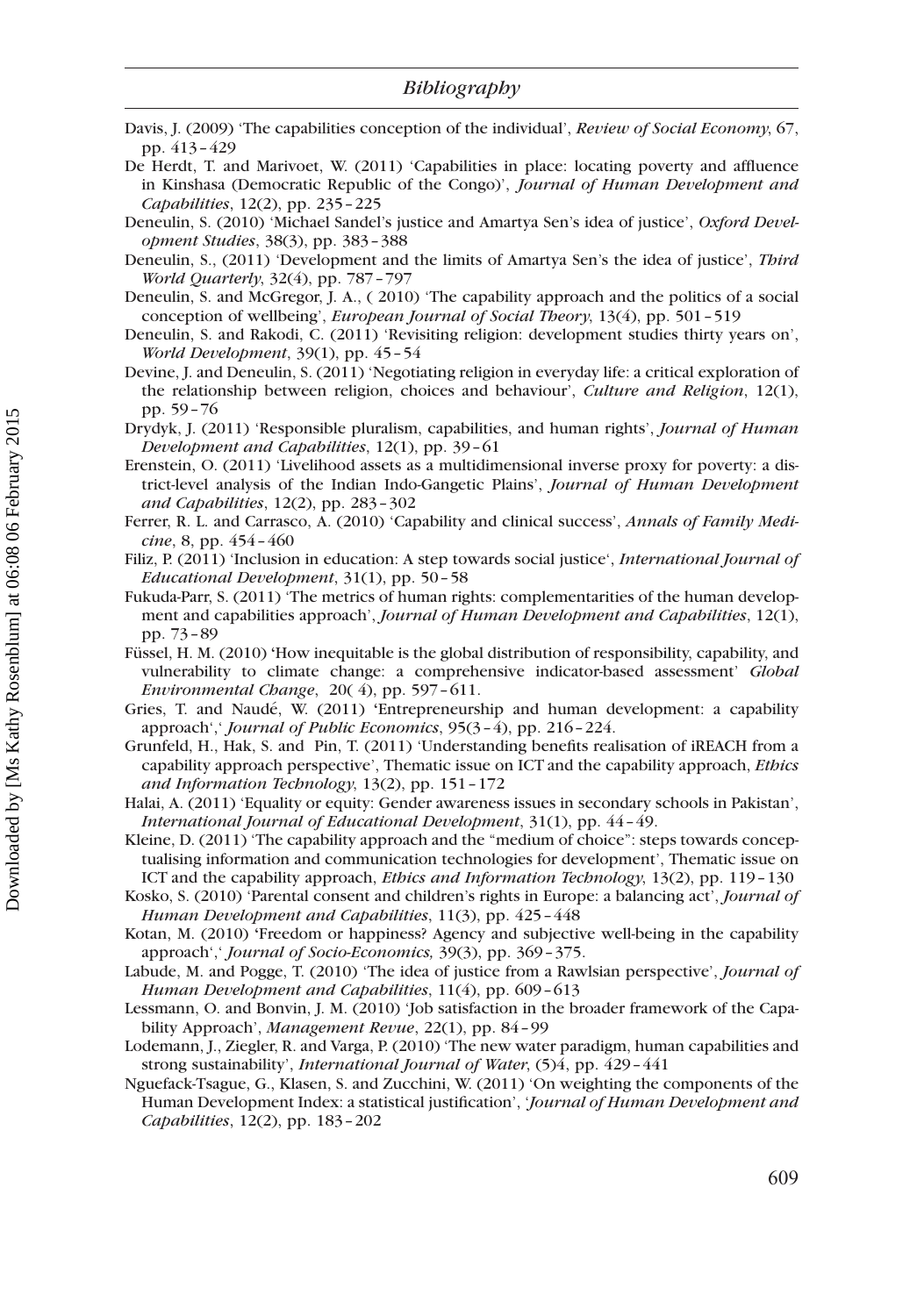Nussbaum, M. C. (2010) 'Equality and love at the end of The Marriage of Figaro: forging democratic emotions', Journal of Human Development and Capabilities, 11(3), pp. 397–423

Nussbaum, M. C. (2011) 'Capabilities, entitlements, rights: supplementation and critique', Journal of Human Development and Capabilities, 12(1), pp. 23–37

- Okkolin, M-A., Lehtomäki, E. and Bhalalusesa, E. (2010) 'Successes and challenges in the education sector development in Tanzania: focus on gender and inclusive education', Gender and Education, 22(1), pp. 63–71
- Oosterlaken, I. and van den Hoven, J. (2011) 'Editorial: ICT and the capability approach', Thematic issue on ICT and the capability approach, *Ethics and Information Technology*, 13(2), pp. 65–67
- Osmani, S. R. (2010) 'Theory of justice for an imperfect world: exploring Amartya Sen's idea of justice', Journal of Human Development and Capabilities, 11(4), pp. 599-607
- Reddy, S. G. (2011) 'Economics and human rights: a non-conversation', *Journal of Human* Development and Capabilities, 12(1), pp. 63–72
- Richardson, H. S. (2010) 'Power, pride, prejudice, and poverty', Journal of Human Development and Capabilities, 11(3), pp. 367-369
- Ruger, J. P. (2010) 'health capability: conceptualization and operationalization', American Journal of Public Health, 100(1), pp. 41-49
- Ruger, J. P. (2010) 'Health capability: conceptualization and operationalization reply', American Journal of Public Health, 100(10), p. 1824
- Ruger, J. P. (2010) 'Shared health governance,' American Journal of Bioethics, 11(7), pp. 32–45
- Seeberg, V. (2011) 'Schooling, jobbing, marrying, what's a girl to do to make life better? Empowerment capabilities of girls at the margins of globalization', Research in Comparative and International Education, 6(2), pp. 43–61
- Stewart, F.(2010) 'Power and progress: the swing of the pendulum', *Journal of Human Devel*opment and Capabilities, 11(3), pp. 371–395
- Tikly, L. (2011) 'A roadblock to social justice? An analysis and critique of the South African education Roadmap', International Journal of Educational Development, 31(1), pp. 86–94.
- Tikly, L. and Barrett, A. M. (2011) 'Social justice, capabilities and the quality of education in low income countries', *International Journal of Educational Development*, 31(1), pp.3-14
- Toboso, M. (2011) 'Rethinking disability in Amartya Sen's approach: ICT and equality of opportunity', Thematic issue on ICT and the capability approach, *Ethics and Information Technol*ogy, 13(2), pp. 197–118
- van Hoorn, A.,Mabsout, A. and Sent, E. M. (2010) 'Happiness and capability: introduction to the symposium', Journal of Socio-Economics, 39(3), pp. 339–343

Van Ootegem, L. and Spillemaeckers, S. (2010) 'With a focus on well-being and capabilities', Journal of Socio-Economics, 39(3), pp. 384–390

- Vaughan, D. (2011) 'The importance of capabilities in the sustainability of information and communications technology programs: the case of remote Indigenous Australian communities', Thematic issue on ICT and the capability approach, *Ethics and Information Technology*, 13(2), pp. 131–150
- Veenhoven, R. (2010) 'Capability and happiness: conceptual difference and reality links', Journal of Socio-Economics, 39(3), pp. 344–350.
- Vizard, P. (2010) 'The idea of justice: Sen's treatment of human rights', *Journal of Human* Development and Capabilities, 11(4), pp. 615–662
- Vizard, P., Fukuda-Parr, S. and Elson, D. (2011) 'Introduction: the capability approach and human rights', *Journal of Human Development and Capabilities*, 12(1), pp. 1-22
- Vollmer, F. (2010) 'Measuring poverty in Mozambique: A critique', Global Affairs, 21 (July-September), [http://www.globalaffairs.es/en/measuring-poverty-in-mozambique-a-critique/]
- Wang, L. (2011) 'Social exclusion and inequality in higher education in China: a capability perspective', International Journal of Educational Development, 31(3), pp. 277–286
- Willman, A. (2010) 'Risk and reward in Managua's commercial sex market: the Importance of Workplace', Journal of Human Development and Capabilities, 11(4), pp. 503–531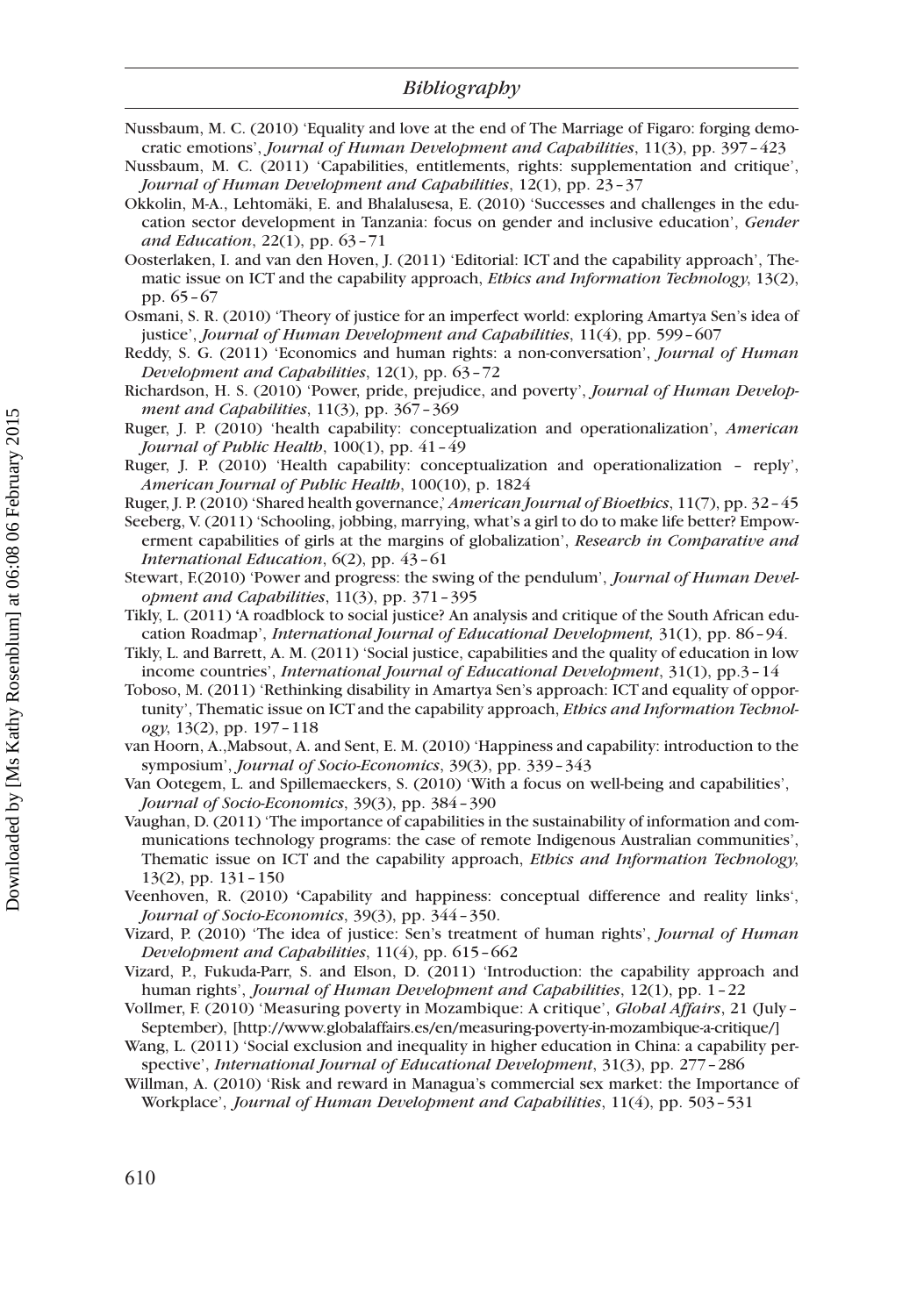- Wüst, K. and Volkert, J. (2011) 'Childhood and capability deprivation in Germany: a quantitative analysis using German socio-economic panel data', Social Indicators Research, DOI: 10.1007/s11205-011-9817-6, pp. 1–31
- Zheng, Y. and Stahl, B. C. (2011) 'Technology, capabilities and critical perspectives: what can critical theory contribute to Sen's capability approach?', Thematic issue on ICT and the capability approach, *Ethics and Information Technology*, 13(2), pp. 69-80
- Ziegler, R. (2010) 'Innovations in doing and being capability innovations at the intersection of Schumpeterian political economy and human development', *Journal of Social Entrepre*neurship, 1(2), pp. 255–272

#### Books and book chapters in languages other than English

- Biggeri, M. and Chiappero-Martinetti, E. (2010) 'Sviluppo umano sostenibile, capability approach e cooperazione internazionale', in M. Biggeri and G. Canitano (Eds), Temi avanzati di economia e politica della cooperazione internazionale allo sviluppo, Franco Angeli, Milano, pp. 37–54
- Chiappero-Martinetti, E. (2011) 'L'approccio delle capacita` di Sen e la relazione contestoindividuo', in E. Chiappero-Martinetti, S. Moroni and G. Nuvolati (Eds), Gli spazi della povertà. Strumenti di indagine e politiche di intervento, Bruno Mondadori, Milano, pp. 11–24
- Hernández, A. G. and Escala, Z. (2011) Del Enfoque de la Capacidad al Desarrollo Humano: Origen, Evolución y Aplicaciones, Editorial Temática, Caracas
- Klingler, S. and Volkert, J. (2010) 'Kinder in der Finanz- und Wirtschaftskrise eine Herausforderung nur für arme Länder?', in UNICEF Deutschland (Eds), UNICEF Report 2010: Kinder - die vergessenen der Finanzkrise, Fischer, Köln, pp. 77-93
- Noll, B., Volkert, J. and Zuber, N. (2011) Managermärkte: Wettbewerb und Zugangsbeschränkungen. Eine institutionen- und sozioökonomische Perspektive, Nomos Verlag, Baden-Baden
- Sedmak, C., Babic, B., Bauer, B. and Posch, C. (Eds) (2011) Der Capability Approach in sozialwissenschaftlichen Kontexten. Überlegungen zur Anschlussfähigkeit eines entwicklungspolitischen Konzepts, VS-Verlag, Wiesbaden
- Ziegler, R. (2010) 'Capability innovation Social entrepreneurship und soziale Innovation aus Entwicklungsperspektive', in G. Christmann, P. Jähnke and K. Balgar (Eds), Social Entrepreneurship - Perspektiven für die Raumentwicklung, VS Verlag für Sozialwissenschaften, Wiesbaden, pp. 271–292

#### Articles in languages other than English

- Bonvin, J. M., Moachon, E. and Vero, J. (2011) 'Déchiffrer deux indicateurs européens de flexicurité à l'aune de l'approche par les capacités', *Formation emploi* [online], 113 (January– March), [http://formationemploi.revues.org/index3209.html]
- Caillaud, P. and Zimmerman, B. (2011) 'Sécurisation des parcours et liberté professionnelle : de la « flexicurité » aux capacités', Formation emploi [online], 113 (January-March), [http://formationemploi.revues.org/index3209.html]
- Celeri, E., Rubello Valler, H., de A´vila, J., Carvaiho, A. and Dalgalarrondo, P. (2010) 'Charles Darwin: um observador do desenvolvimento humano', Revista Latinoamericana de Psicopatologia Fundamental, 13(4), pp. 558–576
- Ciriza, A. (2010) 'Sobre las significaciones de la libertad y la propiedad: una revisio´n feminista de Locke a la luz de algunos dilemas del presente', Revista de Sociologia e Política, 18(36), pp. 93–305
- Conter, B. and Orianne, J. F. (2011) 'La flexicurité et la formation des demandeurs d'emploi : les politiques wallonnes à l'aune de l'approche par les capacités', Formation emploi [online], 113 (January–March), [http://formationemploi.revues.org/index3209.html]